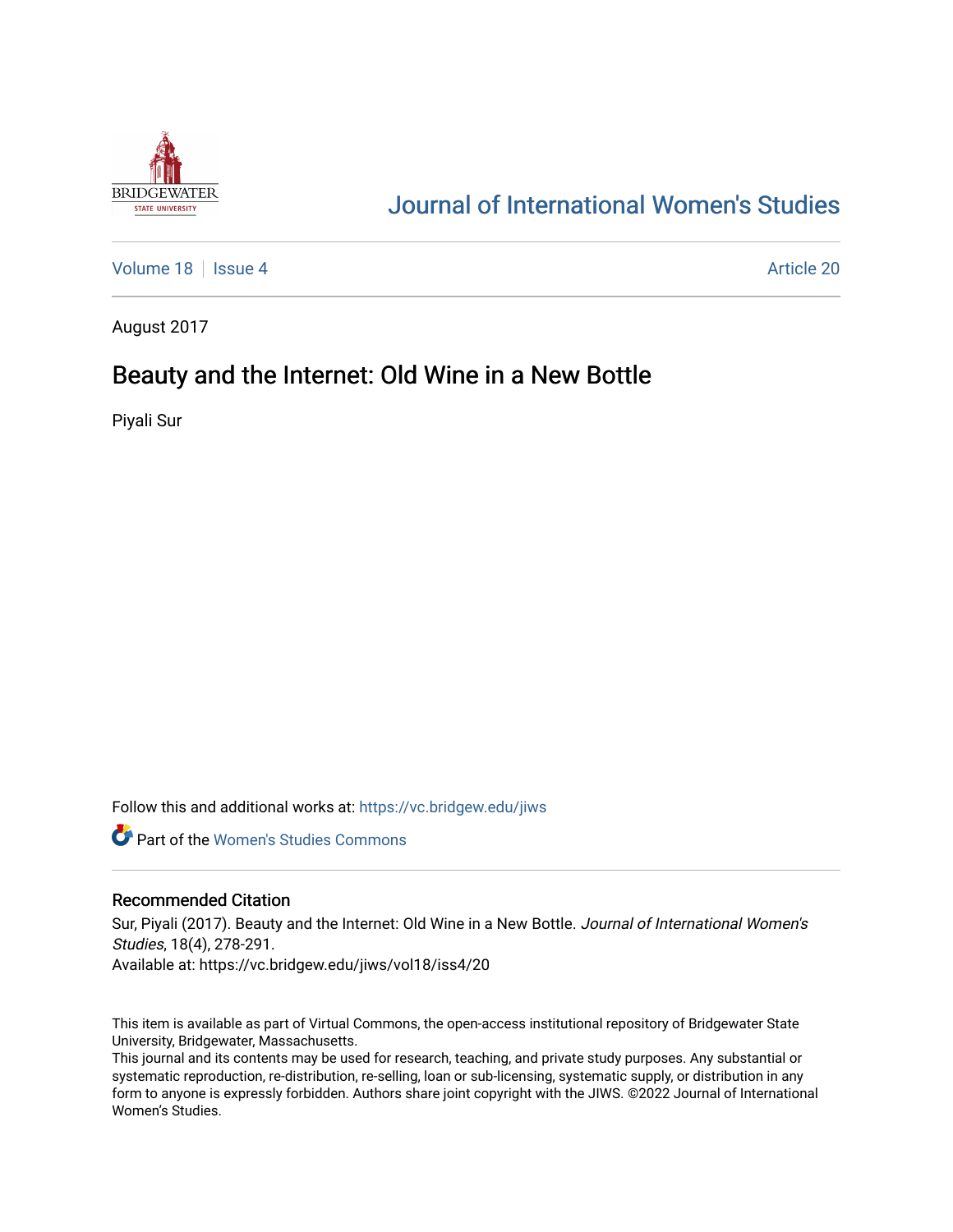#### Sur: Beauty and the Internet: Old Wine in a New Bottle

This journal and its contents may be used for research, teaching and private study purposes. Any substantial or systematic reproduction, re-distribution, re-selling, loan or sub-licensing, systematic supply or distribution in any form to anyone is expressly forbidden. ©2017 Journal of International Women's Studies.

#### **Beauty and the Internet: Old Wine in a New Bottle**

By Piyali Sur<sup>[1](#page-1-0)</sup>

#### **Abstract**

In the consumer culture of late modernity, young women are obsessed with their physical appearance and attempt to conform to socially constructed beauty standards. Adolescent girls are surrounded by images of beauty through advertising, television, films, magazines and the recent beauty blogs that have burst forth on the worldwide web. This paper is on the use of beauty blogs by adolescent girls of the age group 15 to 19 years living in Kolkata, whereby depicting that there is no escape from feminine embodiment even in the digital world. The researcher has compiled the beauty/fashion blogs that adolescent girls regularly visit and hence has attempted to understand the girls' use of the blogs and what the blogs contain. This paper looks at the beauty culture associated with these blogs and traces the popularity of these online beauty resources to the renewed focus on the female body and visual appearance in consumer culture that is transnational. The beauty blogs are virtual feminized spaces created only for women and contain categories of homemade corrective treatments, personal grooming and images of array of beauty products that teach women how to "do femininity". The blogs promote the idea that beauty is an essential component of femininity and encourage women to take beauty as a serious thing to be achieved to satisfy themselves and not to be done for the male gaze. Termed as "postfeminist sensibility" the blogs depict women as heterosexual desiring subjects with independence and choice. Young women in turn constructed feminine beautification as an empowering as well as a pleasurable experience for them.

*Keywords*: technology, beauty, blogs, consumer culture, Sexual subjectification, self-disciplining, embodiment, pleasure

#### **Introduction**

 $\overline{\phantom{a}}$ 

Technology is identified as masculine, is claimed to be embedded in masculine culture, and masculinity is defined in terms of technical skill and competence. However, with each new innovation in technology there are renegotiations of what is to be considered masculine and feminine. It was assumed that "digital technologies based on brain rather than brawn, on networks rather than hierarchy would herald a new relationship between women and machines." (Wajeman 2009: 5-6). The idea was that internet as a communication and information technology would be used to subvert gender norms through an escape from embodiment or the "embodied basis of sex difference" (Bhadra 2015: 28). In this paper, I argue that information technology instead situates women in their bodies as is exemplified by the beauty and fashion resources and blogs as well as

<span id="page-1-0"></span><sup>&</sup>lt;sup>1</sup> Assistant Professor in Sociology Jadavpur University Kolkata. Email Address: *piyali.sur@gmail.com.* Piyali Sur, M.A., Ph.D. (University of Calcutta), is Assistant Professor of Sociology at Jadavpur University, India. She has conducted this research in Kolkata, India. Her research interests are Sociology of Childhood Studies, Gender Studies and Sociology of Crime and Deviance. She has published in various peer-reviewed journals and books. Currently she is working on fashion practices of children.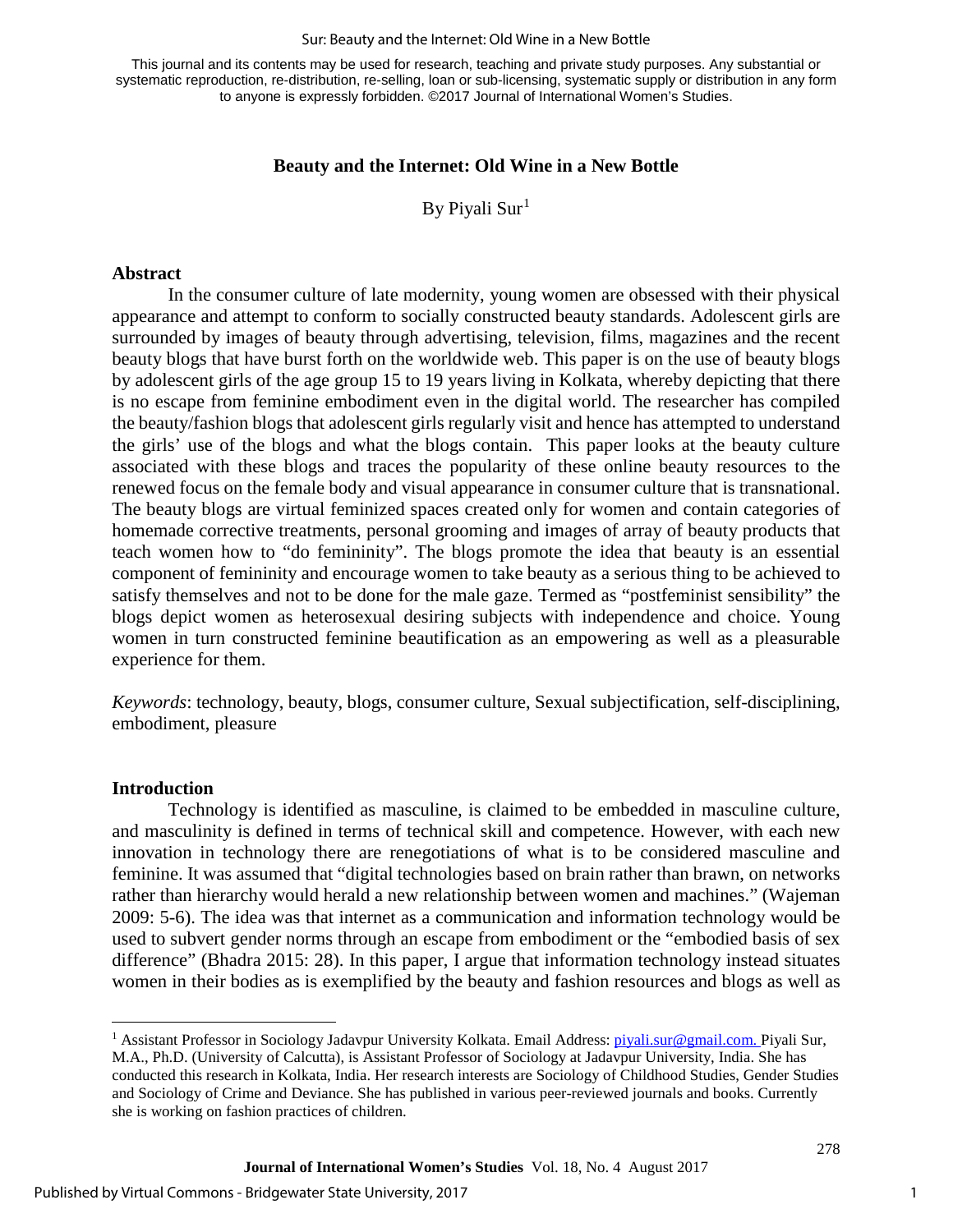millions of beauty videos on YouTube which have burst forth on the worldwide Web embodying women and encouraging them to take a keen interest in fashion and beautification of their bodies. The young women who are the most frequent users of these beauty coverage and blogs are not interested in leaving their bodies behind but use the internet to beautify their bodies offline. This essay focuses on how digital technology reproduces femininity through fashion and beautification by reconfirming prescribed norms of beauty, thereby showcasing how digital technology is embedded in the physical, material world (Sassen, 2002). As Sassen notes, there is no "purely digital" or exclusively "virtual" electronic space; rather, the digital is always "embedded" in the material (2002: 367-68). The young girls' engagement with internet conform embodiment and technology in turn confirms gender ideologies. The websites on beauty reflect the understanding or construction of girls as sexual, and reinforce narrow and stereotypical meanings of girlhood, beauty and consumption.

Internet is becoming this generation's defining technology for beauty and style and is gradually replacing beauty and fashion magazines in shaping bodily tastes and beauty ideals. Like their cousins the fashion magazines, many of these blogs are for a transnational audience that overcomes national boundaries and makes body beautification the ultimate ideal and goal for women. "Through visual…images, then, women not only receive messages about themselves as embodied, feminine beings but also as consumers of both products and of themselves as objects for consumption."(Thapan 2009: 64). The popularity of the beauty blogs is to be linked to the culture of consumption that is characteristic of high modernity. The beauty culture associated with these beauty blogs can also be traced to a renewed focus on the female body and visual appearance in consumer culture that is transnational. To Featherstone (1982), in consumer culture the inner body or its health is maintained to make the outer body appear beautiful<sup>[2](#page-2-0)</sup>. The beauty blogs situated within this material culture encourages a culture of consumption by seducing women to consume beauty products and fashion to maintain both the inner and outer body. These internet beauty resources call for an individualistic, sexualized "external beauty-oriented consumerist attitude" (Bae 2011). The beauty culture of the blogs and online resources in beauty attempt to integrate local and transnational ideals of beauty but primarily are very first world dominated. The consumer experiences of women generate a sense of emotional, aesthetic pleasure typical of consumer culture (Featherstone 2007). The body is an "unfinished project" (Schilling 1993) in a consumer culture to be beautified through consumption but how it is done bears imprints of class on the body.

In a consumer society knowledge is very important: knowledge about existing and new goods, their affordability and how to use the goods appropriately (Featherstone, 2007). The internet, through beauty and fashion blogs makes such information on self-improvement available to the aspiring women. The beauty and fashion blogs develop taste in women by influencing preferences and choices. By focusing on how adolescent girls of 15 to 19 years of age are using the internet to draw ideas and images of fashion and beautification, I would like to make the following points: Firstly, a tween culture of the net generation has emerged oriented towards fashion and beauty through the net where beauty blogs are used personally, rarely discussed among peers and do not create social bonding among its users. Secondly, though the websites on beauty reflect the understanding or construction of girls as sexual, and reinforce narrow, stereotypical meanings of girlhood, beauty and consumption, the girls feel creative and empowered in using

l

<span id="page-2-0"></span><sup>2</sup> Featherstone claims that consumer culture places a premium on the appearance of outer body. Hence to enhance the visual appearance of the outer body, inner body is maintained which refers to the health and functioning of the body in face of disease and ageing process.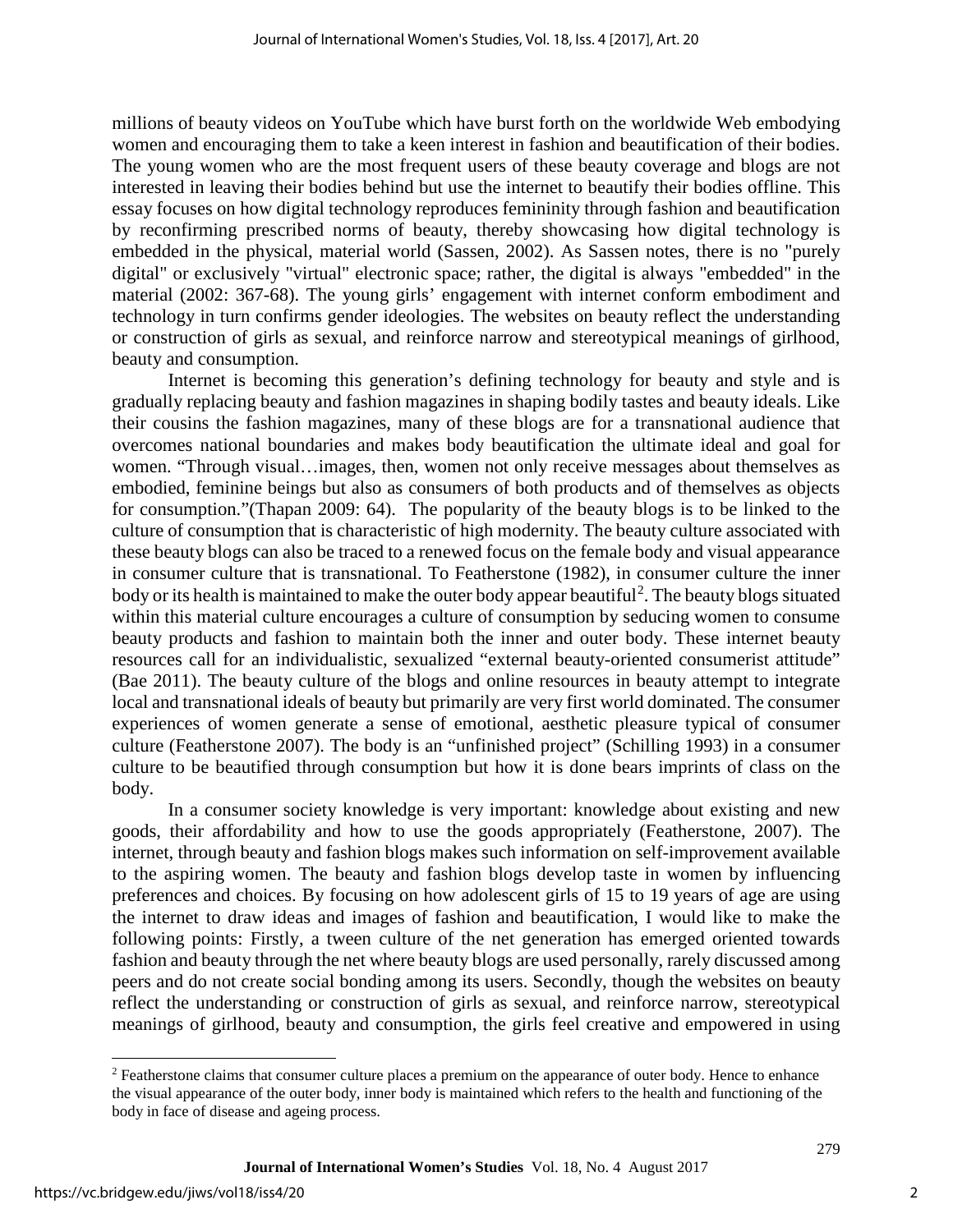these blogs. Beautification is a positive experience for these women where they feel they can express their creativity. They try to create their own fashion styles by juxtaposing global elements as observed in the blogs with local cultural elements.

## **Methodology**

I have interviewed 15 girls in Kolkata in the age group of 15 to 19 years to explore their perceptions on beauty, fashion, consumption and their links to femininity. I have only interviewed girls who use fashion/beauty blogs and draw inspiration from them about clothes, fashion and beauty. I have then observed the fashion blogs they regularly visit and hence attempted to understand the girls' use of the blogs and what the blogs contain. I have used qualitative content analysis to read the blogs used by the young women participants to understand the beauty culture associated with these blogs.

# **Findings**

### *A Divide between users and non-users of fashion blogs*

In this study it was observed that the fashion and beauty blogs produced taste among the adolescent girls in Kolkata who were socially affluent and were financially able to indulge in the beauty and fashion trends. Girls from lower socio-economic groups were not aware of fashion/beauty blogs and sites, and though they took a keen interest in beautification, they primarily depended on traditional media like television and Bollywood movies. In a cosmopolitan city like Kolkata in India, the use of mobile phones has spread to lower classes. Though the poor girls had cell phones with internet packs, they preferred to use social networking sites rather than beauty or fashion blogs. This implies that they cannot identify with the images of beauty and style that is disseminated by these "cultural intermediaries" (Enwistle, 2000: 238). This lack of identification may be due to the fact that these "blogs stay within global frameworks" (Sandhu, 2015: 93) that is they highlight global trends in beauty and fashion, more specifically first world dominated fashion trends. For the more affluent girls, beauty and fashion blogs acted as a space for identity construction. These beauty blogs were searched out privately by girls and rarely was there a discussion among friends regarding these sites, as they believed "fashion is private". As McCracken (1993) observes, mass media serve in women's lives to create "a privatized subcultural space" in which secrets of femininity are divulged.

# *Blogs redefine femininity with a focus on bodies*

The beauty blogs as cyberspaces are feminized spaces where "secret routines of femininity are commodified and exemplified" (Black 2004: 27). The beauty blogs show how perfect feminine beauty can be attained, and beauty ideas, practices, and images are unfurled in a manner that they are for women's self- improvement. Women using the beauty/fashion blogs conform to notions of ideal feminine embodiment by making beauty as the ultimate goal to be achieved. Though there are separate blogs for beauty and fashion, I have not made a distinction between them. The blogs watched by my research participants have items on both clothing and style that comes under fashion as well as on beautification. The latter entails the application of beauty products, ideas and practices for enhancement of looks. In late modernity, dress is also a key component of beautification. The regularly watched online resources were StyleCaster, YouBeauty, The Fashion Spot, which are fashion/beauty sites while DIY beauty tutorials (the only Indian blog watched),

3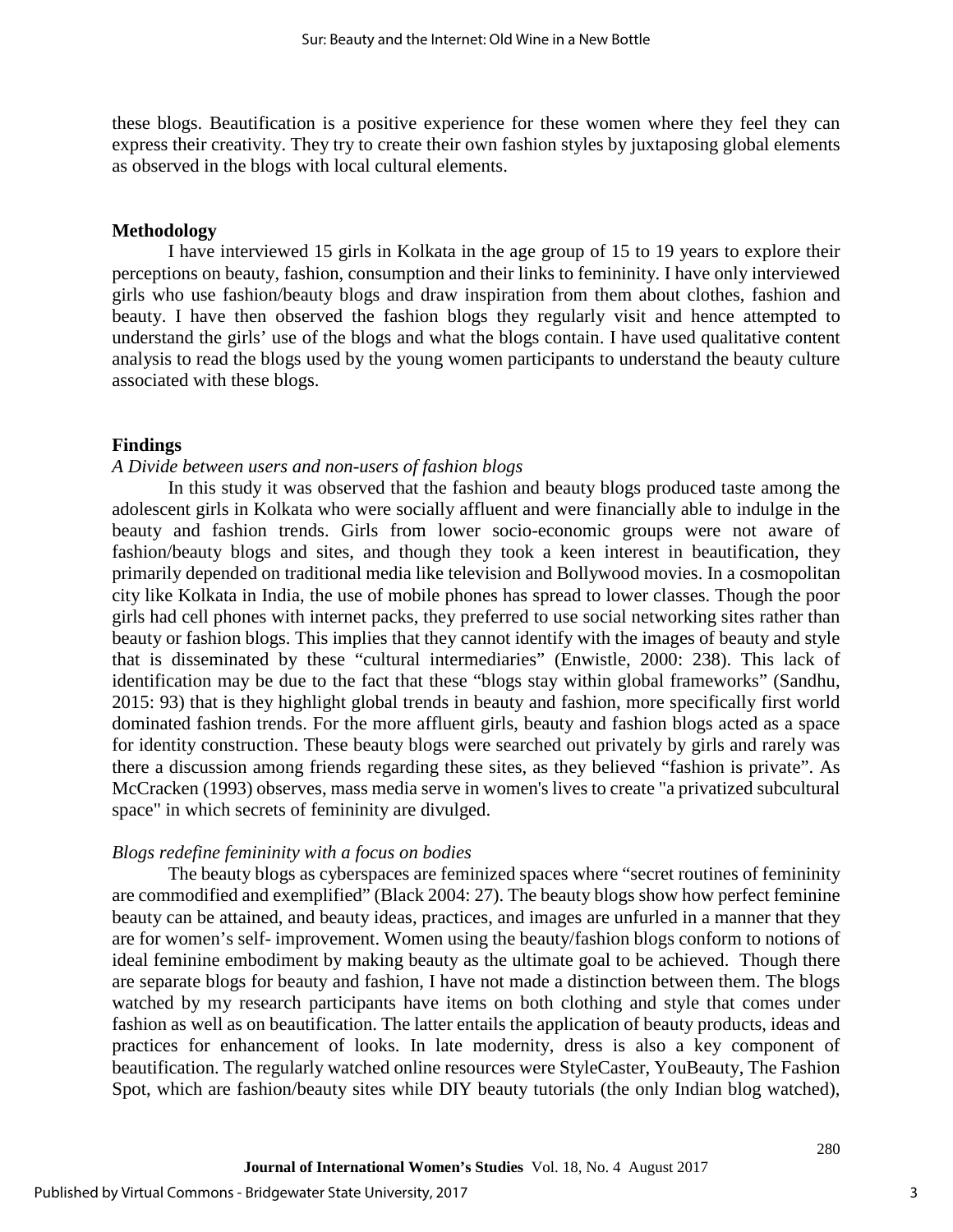bubzbeauty, Kyrzyada, Essentially Eclectic, Hairspray and High Heels, the Beauty Department, A Beautiful Mess, The Every Girl, Nanshy were the blogs and vlogs watched. The attraction of the beauty blogs can be summarized in the words of this research participant:

*The beauty blogs have become women's best friends. They tell what to buy and not to buy, how to use make up. Women find the blog aimed at exactly what they are looking for and then reading or watching they lose all track of time.* 

To learn and then apply is the functionality of the blogs to the participants. Beauty blogs also support certain brand of products and then give out reviews.

The beauty/fashion blogs are filled with details of **fashion, beauty and lifestyle**. Glitter cosmetics, do it yourself beauty tutorials, latest fashion trends on these blogs are part of bodycentric forms of femininity encouraged by consumerist society. These blogs promote the ideology of consumption. It is through the consumption of a variety of homemade remedies, cosmetics, clothes, do it yourself appliances, personal grooming, physical exercises that "improvement is suggested and is likely to take place" (Thapan 2009: 67). Consumption is not only a source of power and pleasure for young women, but it is around consumption that appreciation of others is acquired and identities are constructed.

## **Beauty as feminine ideal**

The beauty blogs talk about beautification of every displayed part of the body from hair to toes which illustrates the commodification of the body (Featherstone 2007) ranging from which lipstick to use for a particular skin tone, to how to have a glowing skin, which shampoos would make hair lustrous were all acquired from the beauty blogs by my women participants. The blogs approach beauty by promoting external resources to promote beauty. The blogs advertise certain brand identities. They "translate their thoughts and opinions to their users, thus influencing their perception of these brands in a very positive manner" (Sandhu, 2015). A sense of deprivation is also created among participants when brands advertised are beyond the buying capacity of the participants:

*These blogs, the famous ones are not locally based and rely on brands which are too high-end. They can be admired, but not practically possible for the common person.* 

One kind of beauty that is promoted by these blogs is primarily '**natural beauty'** which is 'modern' with a look that is called the "nude look" and is very first world dominated. It was the most popular makeup among my participants which exhibits a barely made up look. The blogs through various steps<sup>[3](#page-4-0)</sup> teach how to look natural by choosing the shades that look natural. Bubzbeauty blog and vlog watched by my participants, calls this the 'Natural Beauty' look where the blogger states "it looks like I wasn't wearing much at all." The list of products to be used is there on the vlog as well as the steps to achieve the nude look. For instance, Nanshy blogs: "If you have pale skin, opt for pink or peachy colours and if you have olive undertones, opt for pale beige or cream colours. Lip colour should also look natural. Instead of matte lipstick, apply a little gloss on your lips directly." The 'natural', 'modern' look promoted by these blogs included subtle

l

<span id="page-4-0"></span><sup>&</sup>lt;sup>3</sup> The steps suggested vary from 6 to 7 and are very laborious and time consuming.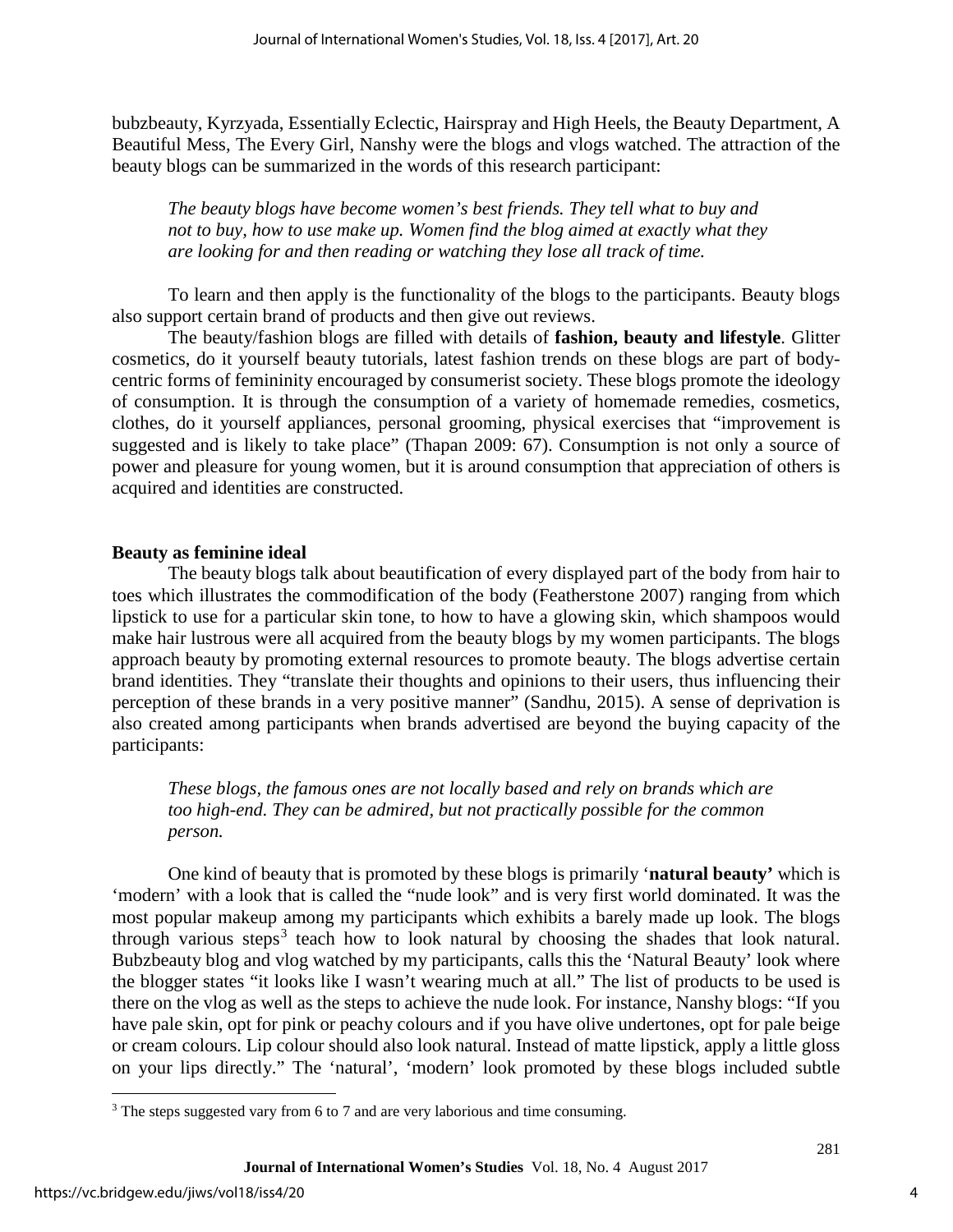contouring, lip tints and nude lip balms or pastel shades look intended to cheat the eyes of the audience and acquire an " I woke up like this" look. The natural look hides and deceives the labour put behind to achieve this look which is very feminine yet modern.

One participant who was heavily influenced by this modern look said:

It is deceiving the eyes of the other, pretending that one has no makeup on but has makeup bases and natural lip colour making one look naturally radiant and beautiful. This is the true essence of makeup (Rajanya 18 years).

In contrast to the "nude look" there is also the promotion of a standout dramatic look where eyes are made smoky and seductive with mascara and glittery lipsticks. To Bubzbeauty it is the "vampy" or the "dark" look and the site offers a tutorial on how to attain the look through products suggested.

Besides a bold red lip, a smoky eye is one of the best ways to dress up your face when going out on the town. But, it can also be one of the hardest beauty tricks to master. Luckily, once you learn the steps (and get the proper tools required) you can become a master yourself (Stylecaster). Accessed on 5<sup>th</sup> May 2016.

This implies internet produces beauty cultures where women take an active part and find enjoyment and agency in performing the beauty practices. For beautification, video logs were preferred by the participants where step by step application of makeup (lip, eyes, face, nail art) was disseminated. Intense involvement with fashion blogs is expressed by one participant, "When I watch the blogs I forget time. I get so engrossed watching it. I love to watch the video logs, the do-it-yourself makeup." Women participants expressed that they learnt and loved to watch these tutorial beauty blogs and sometimes practiced the very complicated and time intensive beauty practices.

Another approach to beauty is to promote homemade remedies for self-improvement. Stylecaster writes:

Natural beauty has moved on from being a trend and is making its mark as a beauty category. Natural ingredients from all over the world have provided us with benefits for our hair and skin (Stylecaster). Accessed on  $5<sup>th</sup>$  May 2016

The emphasis on natural care of the body does not deviate from normative definitions of feminine beauty with a focus on hair, skin, and other physical attributes (Thapan, 2009). Research participants spoke of the learnt homemade remedies for skin and hair like how to remove acne, how to have a bright glowing skin, how to reduce hair fall, how to remove dark spots and the like kinds of self-improvement. In the words of one participant:

The beauty blogs are very helpful in home treatments because they specify each and every ingredient properly and mention about them and their uses. But one must learn about her skin first, there are remedies for each type of skin issues on these beauty blogs. So instead of running to a dermatologist and getting medicines and balms which are filled with chemicals I can look at the blogs and then in the kitchen to help me instead.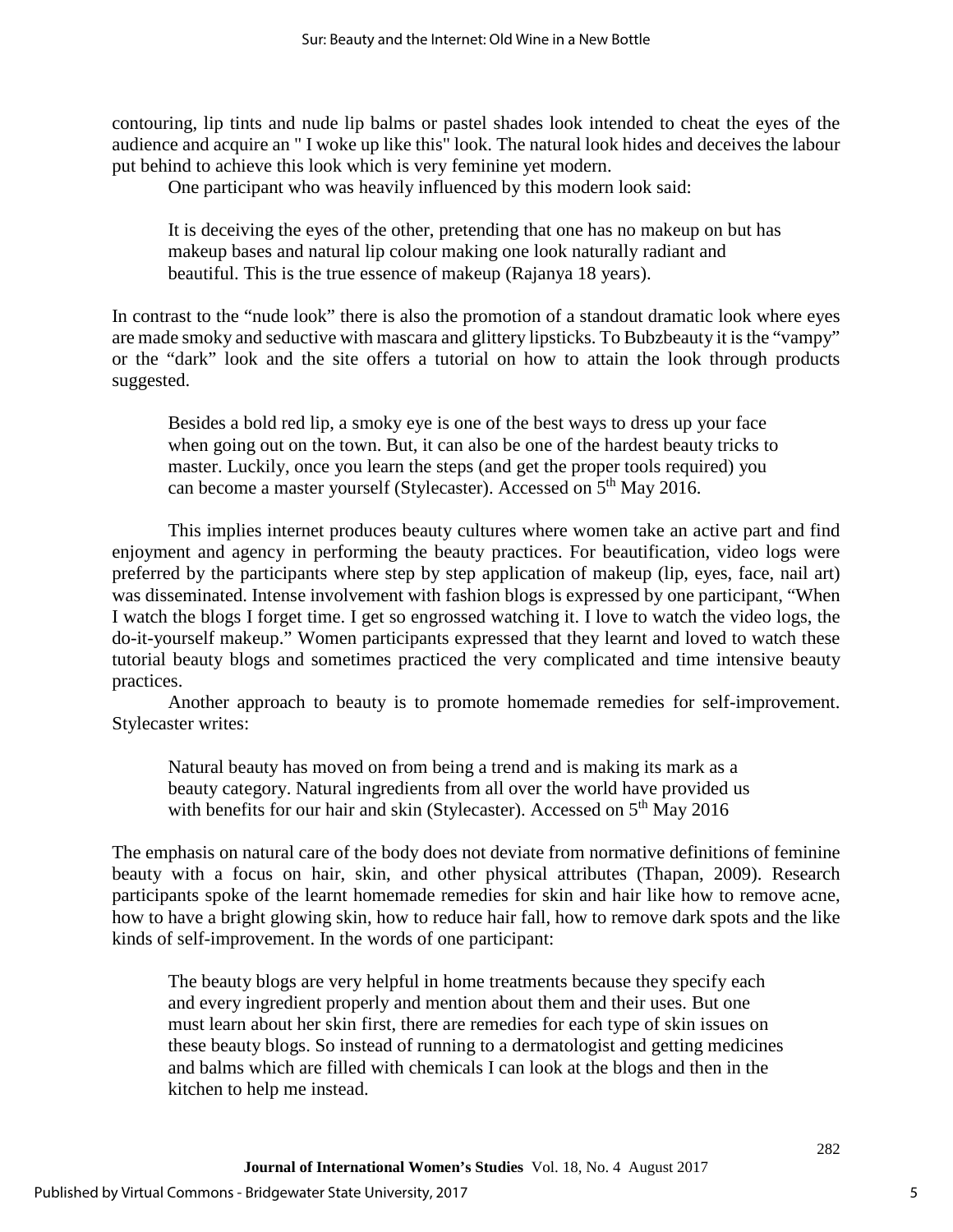The beauty blogs are virtual spaces only for women and contain categories of homemade corrective treatments, personal grooming and images of an array of beauty products that teach women how to "do femininity". The blogs promote that beauty is an essential component of femininity and encourage women to take beauty as a serious thing to be achieved.

# *Beauty as pleasure*

The young women pleasurably communicated their use of beauty blogs to get ideas of beauty and fashion. Getting hooked on these online beauty resources indicates that women cannot separate their selves from consuming these beauty practices. They conform to the Foucaldian notion of power where external agency is no longer required pressurizing them to look beautiful. The self is constructed by the power regime in such a manner that women choose to engage in beauty practices which they believe is done for themselves, for their own pleasure. Hence, this young generation of women have rejected the feminist claims that beautification objectifies and sexualizes women's bodies for male gaze. They have reworked the meanings of feminism by stating that investment in beautification and feminine appearance is power and pleasure generating rather than being oppressive. One research participant said "I feel creative when I learn the most and I sense pleasure through smell and touch mostly. When you see the results of beautification, it is a very good feeling." The women participants felt that taking care of oneself and beautifying their bodies are their responsibility and disagree that it is for the male eyes. Hidden is a narcissistic approach to beauty with a stress on choice and beautification for oneself. The question is why they do not like themselves when they do not confirm to the "accepted" reigning beauty paradigms or feel they have failed. It implies that patriarchal norms of beauty have an effect on them and self is constituted through internalization of patriarchal beauty regimes. "Young women believe, therefore, that they can 'have it all', and that this entails career, economic independence, property owning, sexual freedom, and investment in a feminine appearance. Their identity is closely associated with their bodily appearances" (Black, 2004: 42). A kind of self-disciplining, selfmonitoring is adopted by the girls lest they fail the beauty test. The desire to look good, better than the other is also a product of the commodified system. The young women through consumption accomplish a femininity which is "girlie femininity", a kind of emphasized femininity as Connell would term it.

In media representations of women or in beauty advertisements there has been a paradigm shift. The goal of beauty advertisements has slid from one "geared to achieving a look whose goal was to attract men" to "self-improvement and beauty rituals as a means of achieving satisfaction for the self." The changing representation of women in the media including the digital is about the liberated woman who can now freely choose to "use beauty" and feel good about it. The message sent by these beauty blogs is about women's right to be beautiful and the feelings of empowerment that come with a beautiful visual appearance. The beauty blogs encourage women to take interest in feminine pleasures. The online resources on beauty stress the possession of a "sexy body" as central to women's identity (Gill, 2007).

For instance Stylecaster posted the following:

Feminist means different things to different women. Most will even agree that dated, narrow-minded definitions—a woman who hates men, for example—has absolutely nothing to do with it. For that matter, those who believe it does clearly aren't equipped to deal with a new generation of females who only lean in if they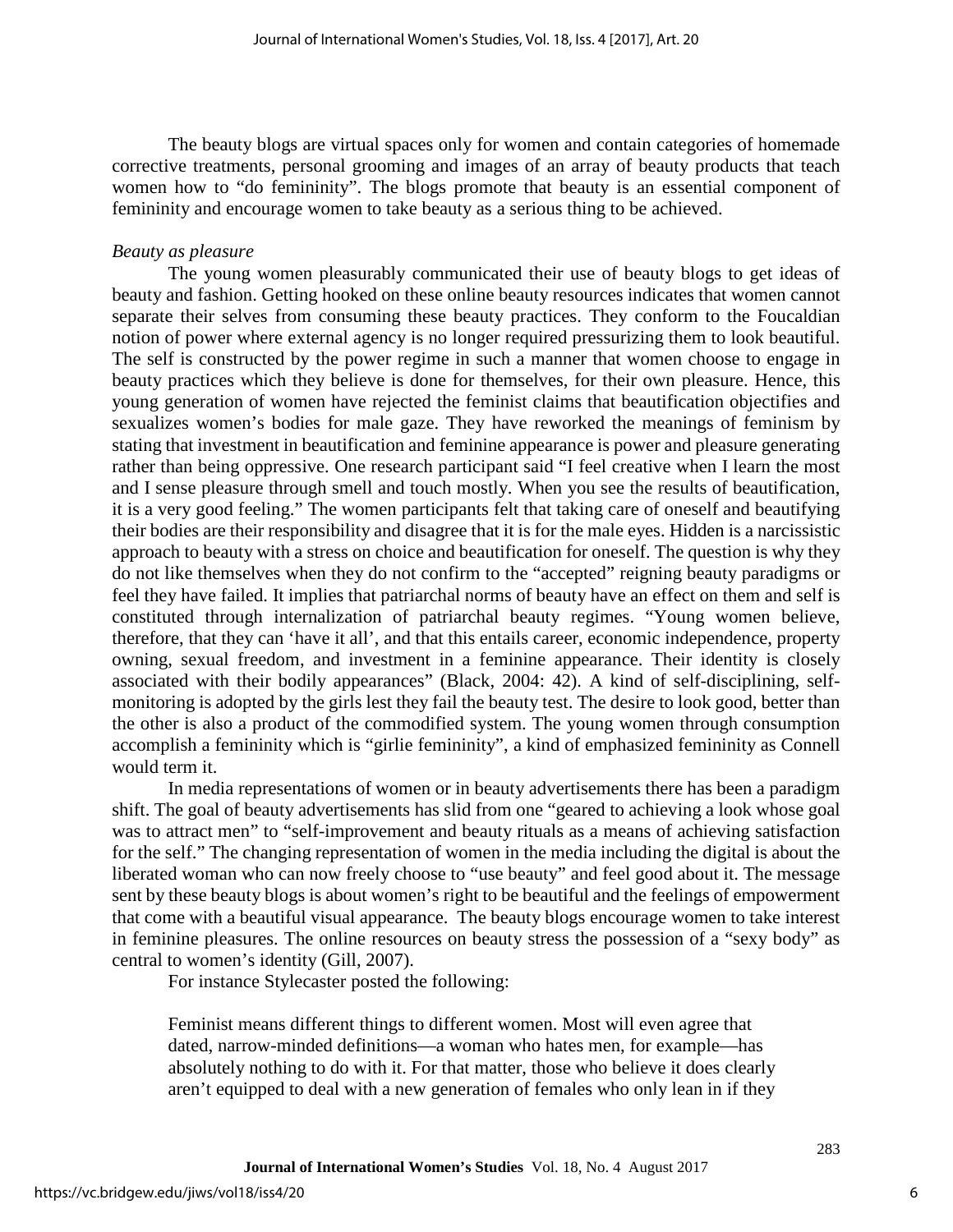want to, who make their own decisions about having—or not having—children, who unapologetically flaunt their sex appeal, and who understand the sheer power of the word "no." Accessed 6<sup>th</sup> May 2016)

Another post by Stylecaster underlines the importance of fashionable appearances as source of empowerment:

You get up in the morning and you want to look a certain way—in that sense, fashion can be very empowering." -Amy Odell,editor of Cosmopoliton.com on Stylecaster.

A "postfeminist sensibility" (Gill 2007) pervades the online beauty resources where there is "women's subjectification" instead of "objectification." Social media, including fashion/beauty blogs unlike past representations do not depict women as passive, but as active desiring heterosexual subjects. This is what Gill (2007) terms "sexual subjectification" as opposed to sexual objectification in media constructions of femininity. Images of women in the beauty blogs are no longer for the male gaze but send messages about the liberated (young)women who should indulge in self –satisfaction, self-care and take active interest in their bodies through beautifying them. The underlying theme in these blogs is that women should please themselves, a taboo in most societies and especially in India. The fashion sites highlight how young women can look attractive and confident through consuming new fashion styles. The strong message of the blogs is "do it for yourself". However, the messages in the blogs are for certain women who fit into the heteronormative regime. There is a complete obliteration of lesbian, old women, black and fat women.

# **Aesthetic aspect of fashion**

For clothing styles women look at the latest fashion trends and outfit ideas and try to recreate them with the clothes they own. For instance this picture is from a fashion blog. It would be interesting to notice that young women position themselves within a discourse of influence by fashion blogs but also outside it. They do not comply with the total fashion statement but recreate it. There is an interplay of passive influence and critical agency.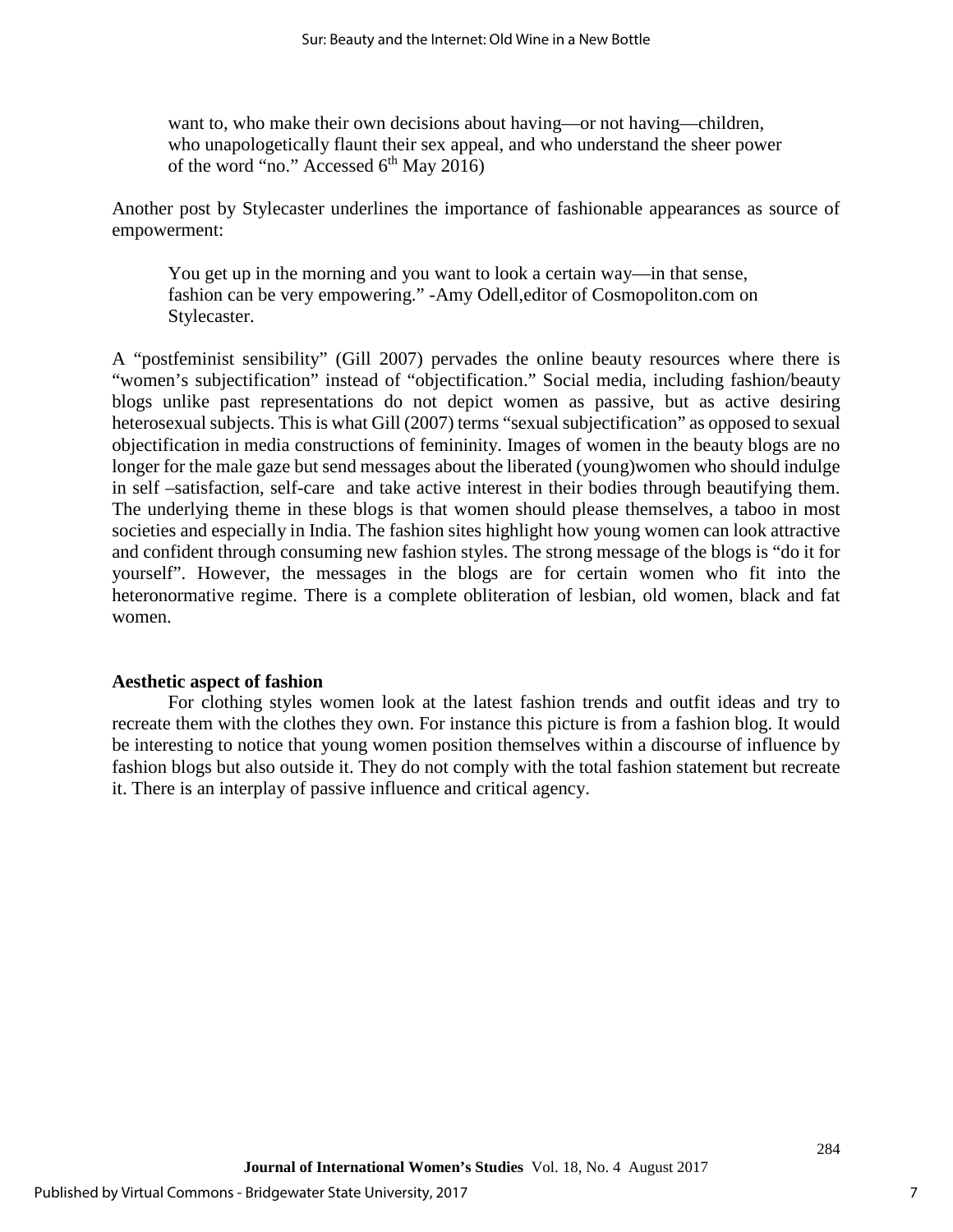

**Figure1. Fashion in blogs creating an impression in the mind of research participants**



**Figure 2. Fashion recreated by research participant as viewed in the fashion blog (Figure 1)**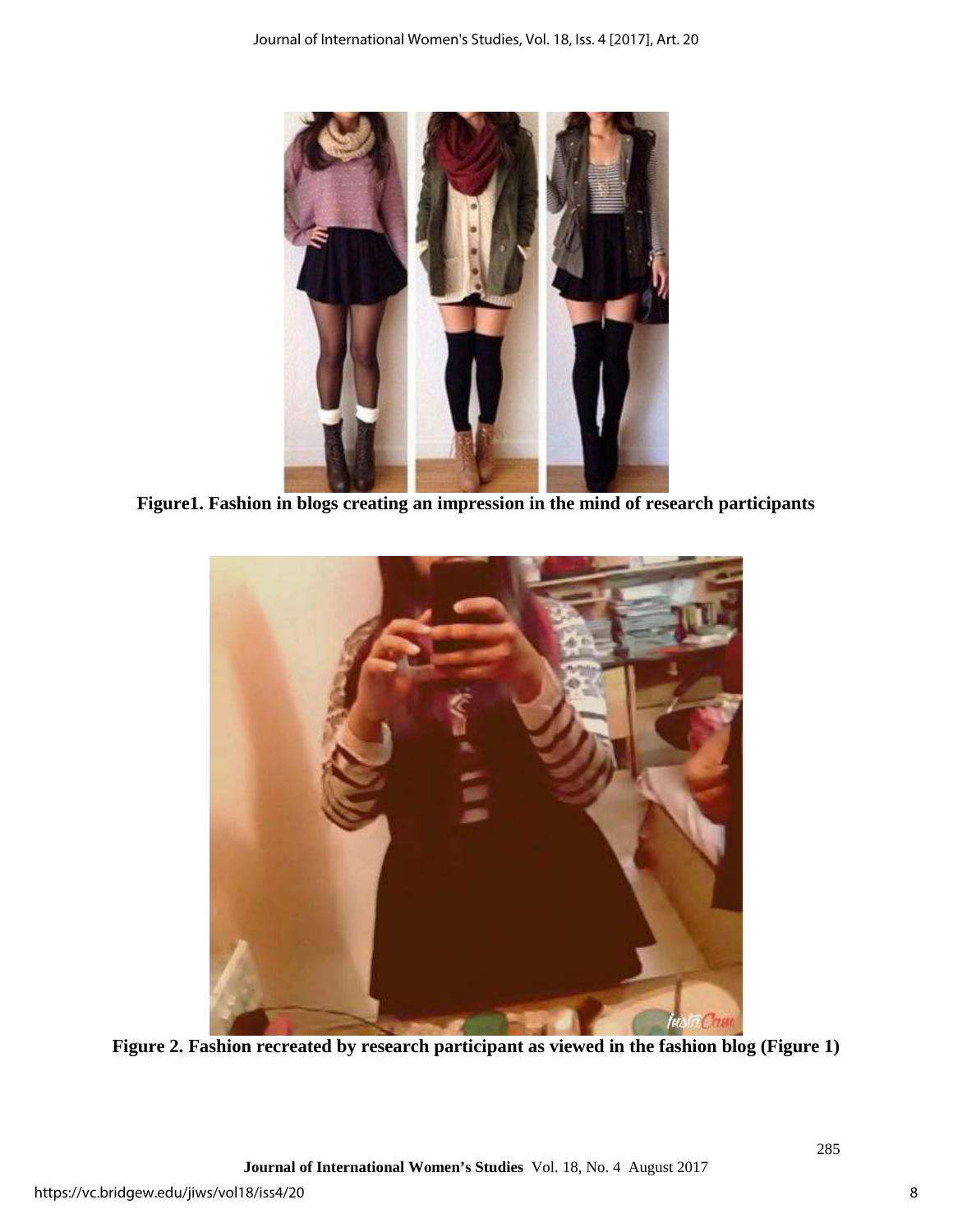The concerned research participant (figure 2 and in figure 3 in the following page) illustrated how she had recreated the outfits showcased in fashion blogs. In the above picture she has recreated the first outfit. Rather than copying the entire outfit exactly, girls combine different features from different images and give an individual interpretation to it. This participant said "When I go shopping I tend to pick up pieces of clothing which I have seen on blogs."



**Figure 3. Recreated Fashion Statement**

The young women feel great pleasure and creativity in recreating the images on blogs materially by selecting from different stores different fashion items and then putting them together to make a style which they define as their private fashion. Hence the consumer culture gives these women a "creative space" to express their creativity in terms of fashion.

# **First world images in beauty/fashion blogs**

As mentioned, Primarily the blogs, even the Indian ones exhibit western styles, a very small segment is dedicated to ethnic wear, sometimes named "return to the roots." When there is fusion as can be observed the dominant trend is again western.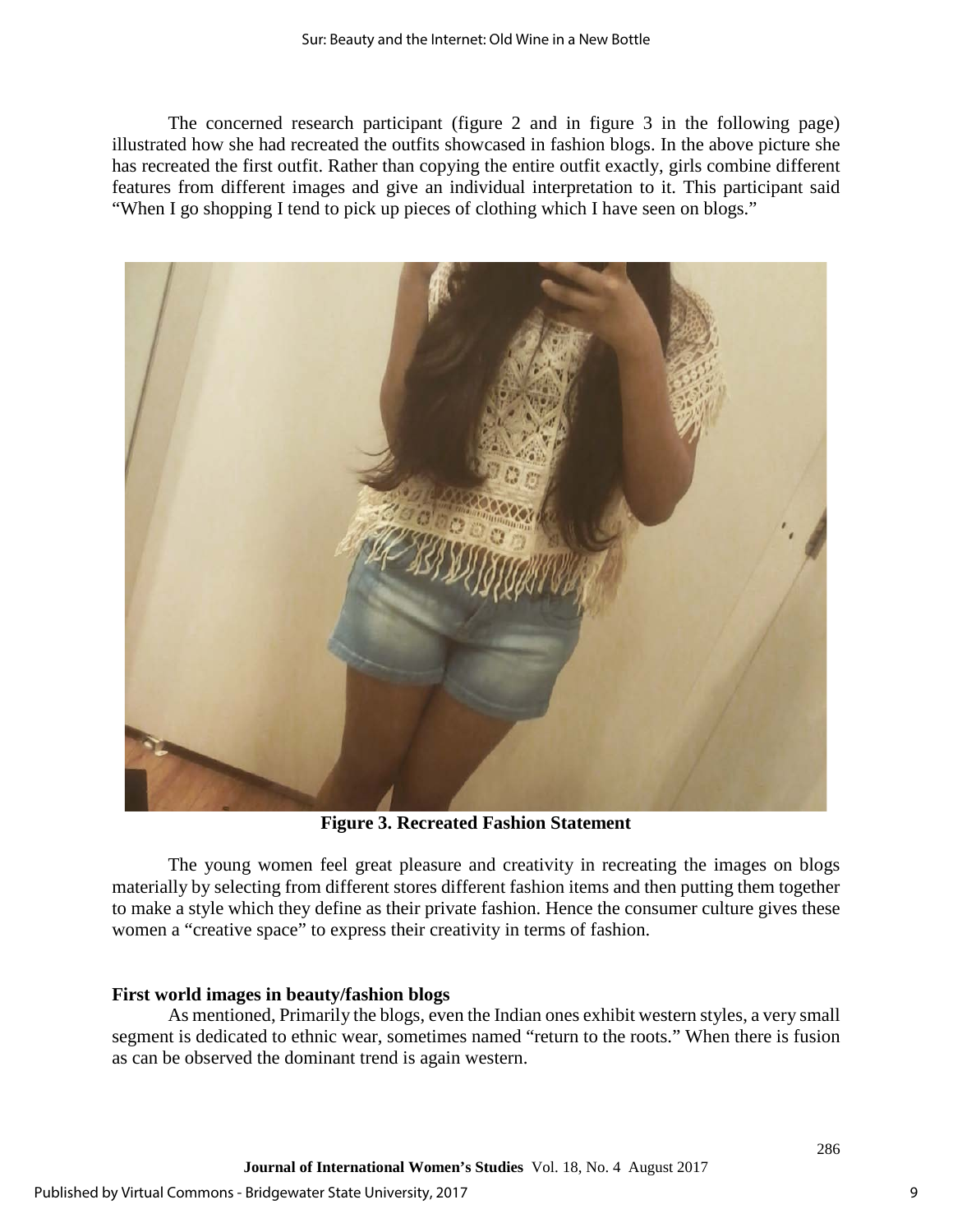

**Figure 4. Fusion Fashion (images via: [www.cilory.com\)](http://www.cilory.com/) Accessed 5th May 2016** 

The pictures below attest how fashion styles of youth icons on blogs are emulated by research participants in creative ways.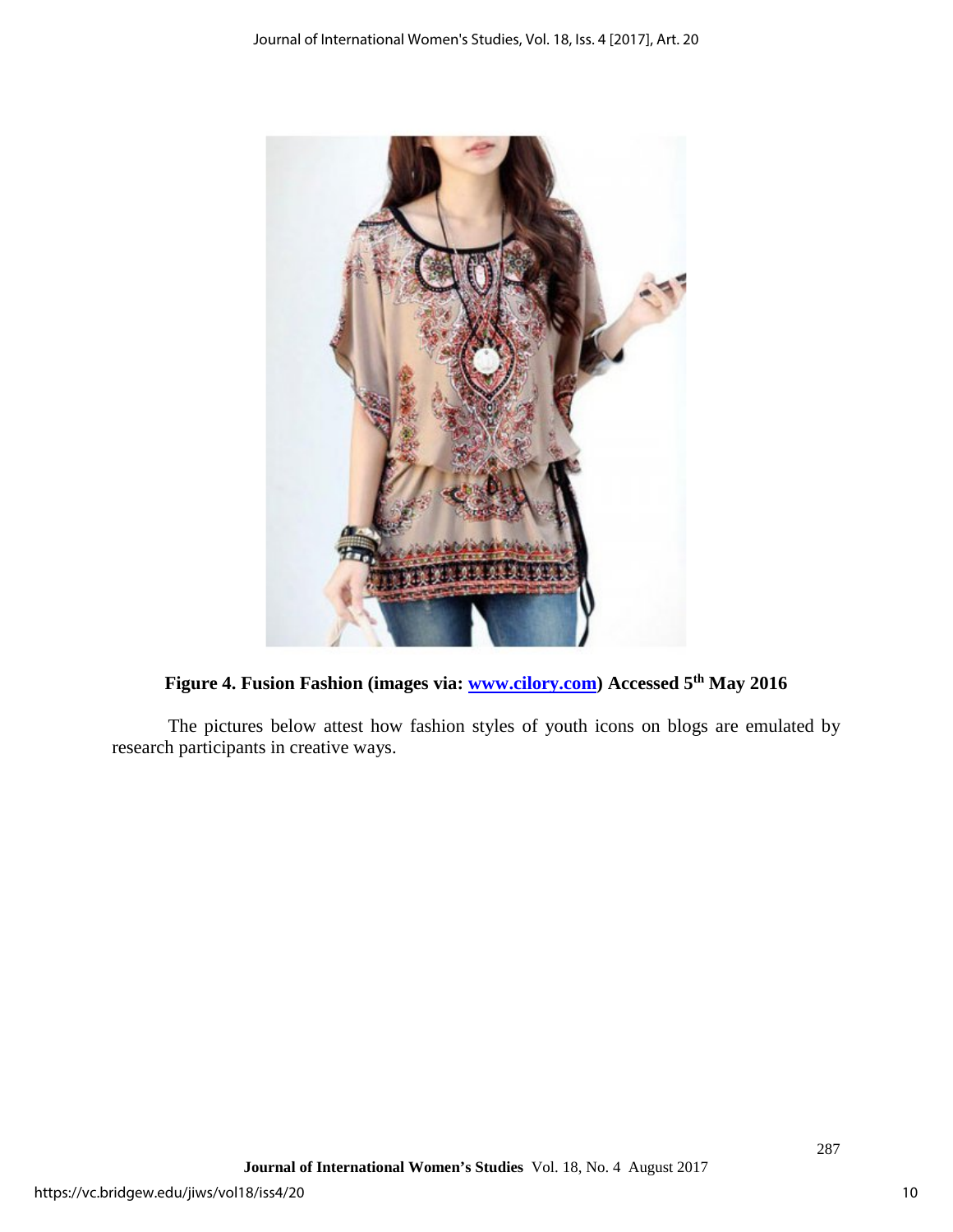

Figure 5. Bodycon Dress as in the blogs. Accessed 6<sup>th</sup> May 2016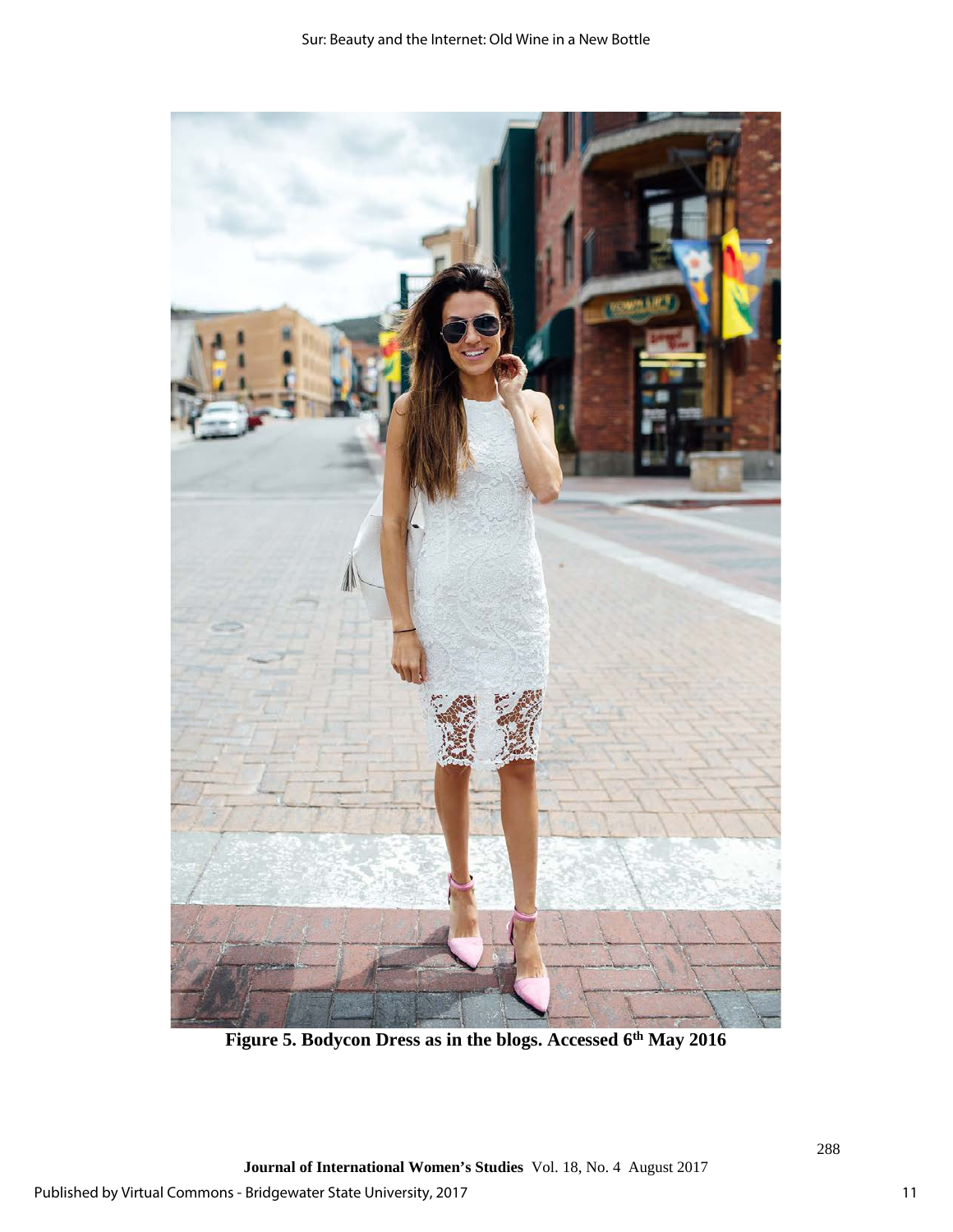

**Figure 6. Bodycon dress followed by a research participant very similar to the one in Figure 5, but only has added a ring.**

Though the girls studied designed their personal wardrobes influenced by these blogs, they wanted to maintain their personal style by juxtaposing global elements with local cultural elements. Most of my participants would wear a bracelet or nose rings and silver earrings along with their western attire. As the above participant mentioned "I follow fashion but keep style intact".

# **Concluding remarks**

Young women in this sample experience their embodiment through visual and textual representation of beauty on fashion blogs. The proliferation of beauty bogs catering primarily to young and middle-aged heterosexual women indicate how important the issue of beauty is to women. Adolescent girls use cell phones with internet facility and beautification sites are only a click away. Achieving the ideal body is heavily encouraged by the writings and images in these blogs, through tutorials on do- it- yourself exercises. Hence disciplining of the body and pleasure of the flesh are no longer in opposition to one another (Sandhu 2015) as disciplining of the body through diets and exercises enables one to achieve a desirable body which in turn leads to pleasure (Enwistle 2000). Black argued "modes of embodiment are not simply about appearances, but rather, as signifiers of physical capital, they indicate the habitus and social position of the bearer"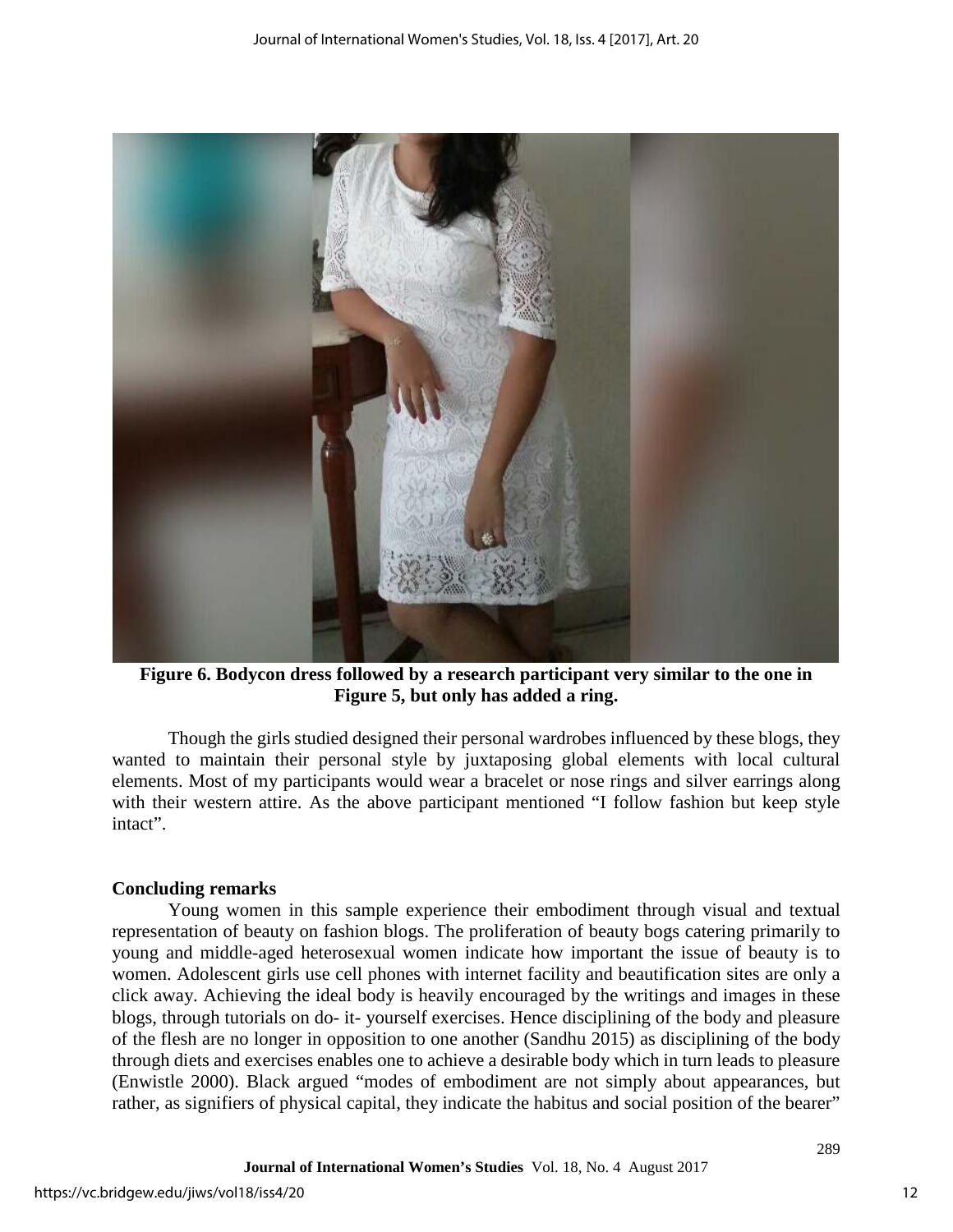(2004: 73) Blogs are not virtual environments separated from the concerns of local everyday life. Technologies are "ideologically shaped by the operation of gender interests, and consequently… serve to reinforce traditional gendered patterns of power and authority" (Balsamo 1996: 10).